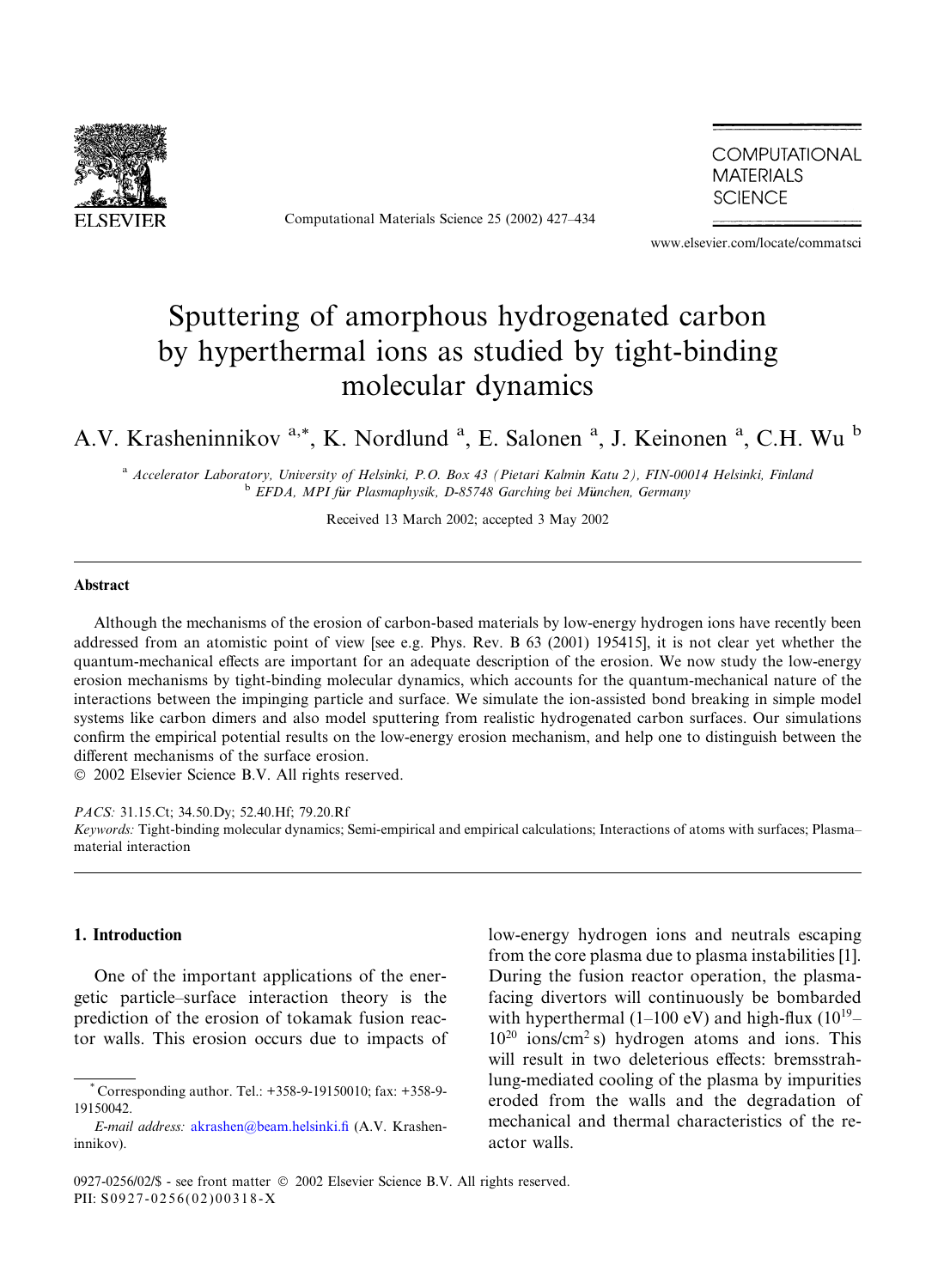Carbon- and hydrogenated carbon-based materials are promising candidates for coating tokamak divertor plates because of their excellent plasma-facing properties, such as high cohesive energy and melting point. A drawback of such materials is the low carbon atomic number which gives rise to a relatively high sputtering yield as compared to that for high-Z materials such as tungsten and molybdenum [2]. Besides this, the sputtering of carbon by hydrogen ions and neutrals occurs at low energies of about 10 eV [3–5]. This phenomenon cannot be explained within the framework of the conventional theory [6] of physical sputtering due to the transfer of kinetic energy from the impinging particles to the target atoms. Thus, understanding the low-energy erosion mechanisms may not only suggest a way of decreasing the yield, but also reveal new physics of energetic particle–surface interactions.

Since sputtering is inherently an atomic-scale effect, atomistic computer simulations are well suited and widely used for studying it. Using molecular dynamics (MD), we recently demonstrated that the bombardment of amorphous hydrogenated carbon (a-C:H) surfaces with low-energy hydrogen ions can lead to erosion yields far exceeding those for collisional processes alone [7–9]. The underlying mechanism, which we call swift chemical sputtering, differs from standard collisional physical sputtering mechanisms in the sense that the sputtering stems from the direct breaking of chemical bonds rather than from the ballistic collision leading to a large momentum transfer.

In our simulations, we used an empirical potential (EP) [10] to describe the interactions between atoms in the target and between the impinging particle and the target atoms. However, although the EP approach has been demonstrated to work very well for graphite and diamond [10], it has proved to have some problems in describing technologically important amorphous carbon materials [11] where the angles between bonds strongly differ from those in graphite and diamond. The transferability problem may also be relevant to a-C:H into which any carbon system turns due to high-dose hydrogen irradiation in tokamak-type fusion devices [1]. Besides this, it is not quite clear to what extent quantum-mechanical effects are important in describing the bond breaking at low energies of impinging particles, so that a verification of the EP results [7–9] by more sophisticated methods is highly desirable to validate the swift chemical sputtering mechanism.

The goal of this paper is to model the erosion of amorphous carbon by impinging hydrogen atoms using quantum-mechanical methods and verify the EP results. We carry out tight-binding (TB) MD simulations, which in contrast to the EP models account for the quantum-mechanical nature of interactions in solids as well as of impinging particle–surface interaction. We also provide better comprehension of the underlying physics by considering, in addition to a-C:H, simple model systems. We also show how the experimentally observed hydrogen isotope effect [5] can be explained in terms of the swift chemical sputtering mechanism.

## 2. Method

We employed MD [12] to simulate the movement of atoms and ions in the system. The forces acting on the particles were calculated quantum mechanically for every time step within the framework of the TB approach [13]. We also carried out in this work EP simulations for juxtaposing our results with the already published data.

The main difference between the TB and EP methods is that the EP potential energy is described by an analytical function of atom coordinates usually fitted to experimental data, whereas in the TB method the energy is calculated by solving the Schrödinger equation for electrons in the field of atom cores, although the exact manybody Hamiltonian operator is replaced with a parametrized Hamiltonian matrix. The basis set usually is atomic-like so that it has the same symmetry properties as the atomic orbitals. We used a non-orthogonal self-charge consistent TB method [14,15] in which the parameters of the Hamiltonian were derived from ab initio calculations (a second-order expansion of the Kohn– Sham total energy in density-functional theory with respect to charge density fluctuations). Thus, no empirical parameter is present in the method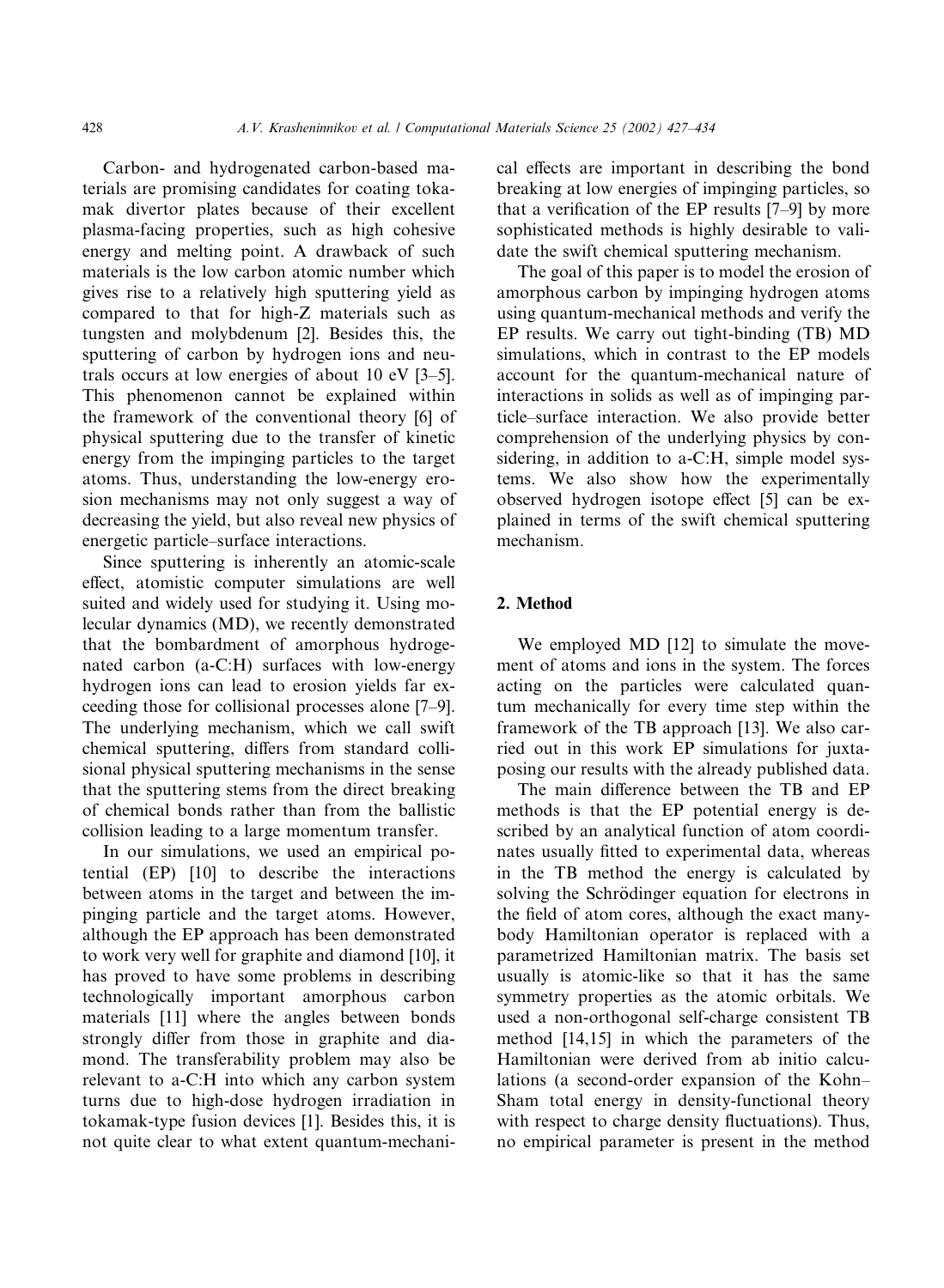A.V. Krasheninnikov et al. / Computational Materials Science 25 (2002) 427–434 429

and despite the approximations made this TB method retains the quantum-mechanical nature of bonding in materials, ensuring that the angular nature of the bonding is correctly described in farfrom-equilibrium structures. Because of parameter fitting to the density function results, this method, unlike other TB schemes (where the parameters are chosen to describe equilibrium structures) describes the interaction of atoms at small interatomic separations, i.e., upon energetic collisions. The TB approach (with various parametrizations used) has been found to work well in modeling amorphous carbon–hydrogen systems [16–18] and the results (e.g., on partial correlation functions, bonding angles, etc.) are in agreement with those obtained by the first-principle methods [19].

The reason why we did not use first-principle (ab initio) methods [20] is a high computational cost of such methods. Since sputtering is a statistical process by its nature, modeling such processes demands carrying out a large number of simulation runs and collecting statistics. At the same time, a system must be about as large or larger than the characteristic region of ion-impactinduced perturbation (which is about 10  $\AA$  at the ion energies considered). All of these factors practically prevent the use of first-principle methods for such purposes. However, although first-principle methods generally provide the best overall accuracy, the TB approach is a reasonable compromise between the computational efficiency and the reliability of the model used.

## 3. Results

The swift chemical bond-breaking mechanism which governs the sputtering from amorphous hydrogenated carbon at low energies of incident hydrogen ions has been already addressed by the EP method [9]. When the impinging particle enters the space between two carbon atoms, the atoms are forced apart due to the repulsion between the carbon atom cores and the particle since at such short distances electrons do not shield the core– core repulsion.

To understand the mechanism in a more detailed manner, we consider a carbon dimer. This very simple model system makes it possible to distinguish between usual physical sputtering due to collisional, namely kinematic processes and swift chemical sputtering due to ion-assisted bond ruptures. This simple system also enables one to understand differences between the TB and EP models.

We consider a free carbon dimer and a moving hydrogen atom. Our goal is to break the C–C bond in the dimer by the impinging atom. If the H atom is moving along the axis passing through the C–C bond (a head-on collision, see Fig. 1), the transfer of the kinetic energy to the carbon atoms is maximal. If the energy of the H atom is low, the H atom will be just bounced back, see case (a), whereas the dimer will start moving as a single unit into the opposite direction after the impact (some energy is, of course, transferred to the dimer vibrational degrees of freedom). If the kinetic energy of the H atom is high, one of the carbon atoms will become energetic enough to break up the bond, see case (b). The minimum kinetic energy of the H ion (the threshold energy) for such a process is 37 eV for the EP model and 67 eV for the TB model. This difference originates from different values of the carbon dimer binding energy given by the TB and EP models.  $\frac{1}{1}$  Obviously, the bond breaking occurs at any energy of the impinging atom, which exceeds the threshold value. The bond-breaking event may be associated in this case with the physical sputtering in a macroscopic system (we assume here that the bond breaking always leads to sputtering, which is not entirely correct for surface bonds).

The other limiting case is the situation where the H atom is moving in the direction perpendicular to the C–C bond (the x-axis), see Fig. 2. For this geometry, three different events (and hence different final atom configurations) are possible.

The empirical potential model [10] gives for a carbon dimer a binding energy of 3.0 eV/atom, which is very close to the experimental value. The TB model [14,15] gives a larger value of 3.8 eV/atom (with the account of spin-polarization corrections). Overestimating the bonding energies for dimers is typical for TB models. However, the TB characteristics for bulk systems agree well with the experimental ones.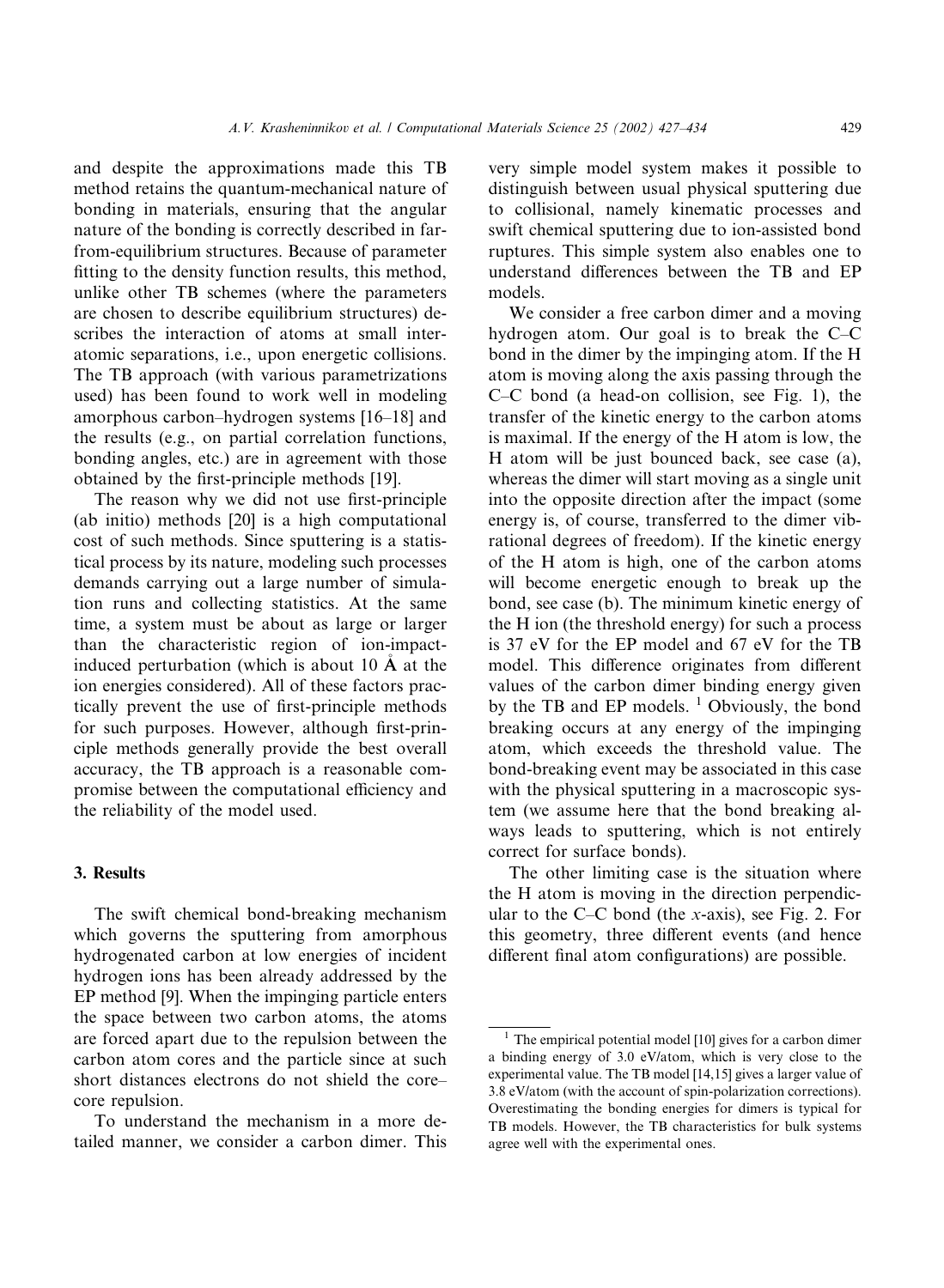

Fig. 1. Schematic representation of the physical sputtering process in a carbon dimer.





Fig. 2. Schematic representation of the swift chemical bond breaking in a carbon dimer.

If the initial kinetic energy of the H atom is low, the H atom is reflected back, see Fig. 2(a). The impact also results in moving the dimer as a whole unit and in the excitation of the dimer vibrational degrees of freedom.

If the atom is energetic enough, then it will cause bond breaking in the dimer, case (b). However, the mechanism of bond breaking is quite different from that in the case of the head-on collision considered above. The bond rupture stems from the repulsion between the carbon and hydrogen atoms provided that they are close enough to each other. (As mentioned above, at low separations between the nuclei electrons do not shield the Coulomb repulsion of the cores.) The kinetic energy of the H atom is spent for bringing the H atom close enough to the C atoms. This is illustrated in Fig. 3, where the potential energy (actually, the total energy of the system, calculated within the framework of the TB model, minus the dimer energy) of the H atom is shown as a function of the x-coordinate of the H atom. The positions of the C atoms were kept fixed during the calculations of the energy. The origin is in the middle of the C–C bond.

The momentum  $p_{\nu}$  of the carbon atoms in the y-direction (or respectively their kinetic energy) is proportional to the effective force  $f<sub>v</sub>$  acting on the carbon atoms and the effective time  $\bar{\tau}$  when



Fig. 3. Potential energy of the H atom as a function of the x-coordinate of the atom when it attacks the C–C bond. The positions of the C atoms were kept fixed during the energy calculations. The origin is in the middle of the C–C bond. The inset shows the schematic representation of the force acting on the carbon atoms vs. time for different initial energies of the H atom. The momentum of the carbon atoms in the  $y$ -direction is just the area below the curves.

Physical sputtering bond breaking mechanism: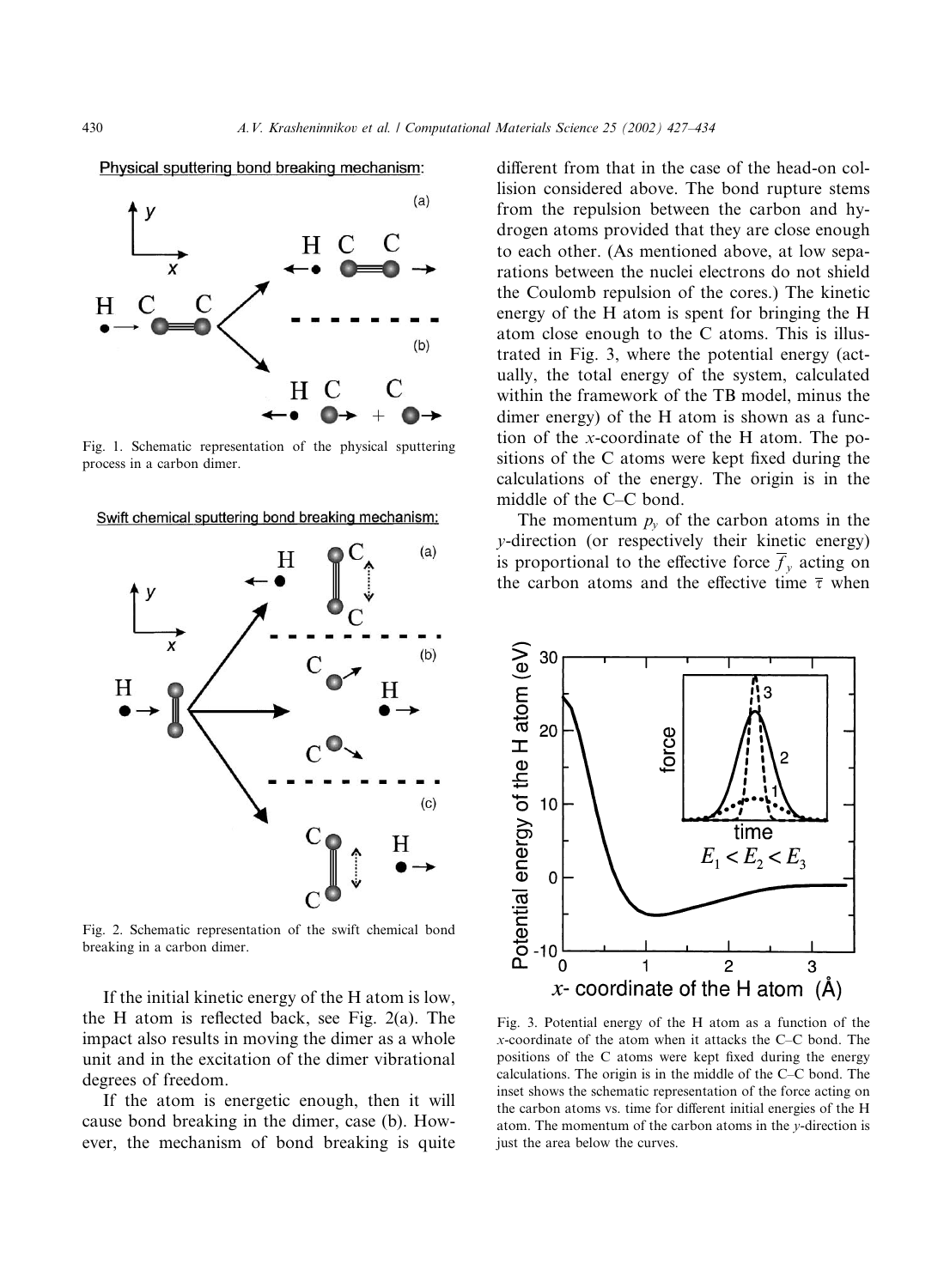the H atom is between the C atoms. More specifically,

$$
p_{y} = \int_{-\infty}^{\infty} f_{y}(t, E_{\text{kin}}[\text{H}]) dt \approx \overline{f}_{y} \overline{\tau}, \qquad (1)
$$

where  $f<sub>v</sub>$  is the force acting on the carbon atoms and  $E_{kin}$ [H] the initial kinetic energy of the H atom. If  $E_{kin}[H]$  is low, then the H atom returns back without entering the region between the C atoms, as a corollary of which  $\overline{f}_y$  and the y momentum are small and the bond is not broken. This is schematically shown in the inset (dotted curve) in Fig. 3 where  $f<sub>v</sub>$  is given as a function of time for different  $E_{kin}$ [H]. As follows from Eq. (1),  $p<sub>v</sub>$  is the area below the curve. When the initial kinetic energy of the impinging particle is high enough for the H atom to stay for a long time in the region between the atoms (solid curve), the bond breaks. If we further increase the initial kinetic energy of the impinging particle, the bond breaking ceases, Fig. 2(c). The reason is that although  $\overline{f}_y$  is large, the particle spends too little time in the region between the carbon atoms to cause any bond breaking ( $\overline{\tau}$  is small). It is seen that there is an optimal energy for the bond breaking. The characteristic times of this process are very short, of the order of 10 fs.

Thus, the bond is ruptured in a certain range of particle energies, namely, between the two threshold energies of the bond breaking,  $E_1 < E_{kin} < E_2$ . As follows from our simulations, the TB model gives  $E_1 = 20.2$  eV and  $E_2 = 24.2$  eV, whereas the corresponding EP result is  $E_1 = 15.6$  eV and  $E_2 = 48.2$  eV. The difference in the threshold energies originates from different binding energies of the carbon dimer as calculated within different approximations (see footnote 1).

The difference is not related to the effective cutoff radii of the models since for a dimer changing the cut-off alters the shape of the atom potential well, but not its depth. Note, however, that the value of the cut-off may have profound effect on the yield in many-atom systems, as discussed below.

For this orientation of the dimer and the impinging particle, the bond breaking may be associated with the swift chemical sputtering in bulk systems. We stress here once more that, unlike the first geometry considered above (Fig. 1), bond breaking occurs in a certain region of incident particle energies. For real multi-atom system and mixed geometries both mechanisms (physical and swift chemical bond breaking) can work simultaneously. However, as seen from the dimer simulations, the swift chemical sputtering occurs at energies of incident particles lower than those needed for physical sputtering. Thus, this mechanism governs the low-energy erosion.

Our simulations of bond-breaking events in a carbon dimer also enable us to explain qualitatively the isotope effect [5]. As experiments indicate, if we replace hydrogen with its isotopes (deuterium or tritium), we obtain higher sputtering yields from amorphous carbon for larger isotope masses although the energy of the impinging particles is the same.

We carried out simulations similar to those described above for the geometry when the deuterium or tritium atoms moves in the direction perpendicular to the dimer bond. We found that for deuterium the EP/TB threshold energies are  $E_1 = 11.1/15.1$  eV,  $E_2 = 77.6/45.0$  eV, whereas for tritium  $E_1 = 9.0/13.6$  eV,  $E_2 = 105.5/55.1$  eV (the first value is the EP result, the second one stands for the TB). It is seen that, the heavier the mass of the impinging particle, the larger the energy range where the bond breaking occurs. If the kinetic energy of the impinging particle is the same, then the higher its mass, the lower the speed. This means that, since the interaction potential is independent of the particle mass, heavy particles reside longer in the region between the carbon atoms than the light ones, giving rise to a larger momentum in the y-direction. Thus, the probability of bond breaking for tritium is the largest, and the bond-breaking probability for deuterium exceeds that for hydrogen. In experiments we have a continuous energy distribution of the impinging particles, and we can expect an increase in the bond breaking for heavy particles, and hence in the yield.

Having considered the bond breaking in the model system, we now proceed with the simulations of the carbon sputtering from a-C:H surfaces where many factors contribute to the sputtering. We dwell upon non-cumulative simulations (one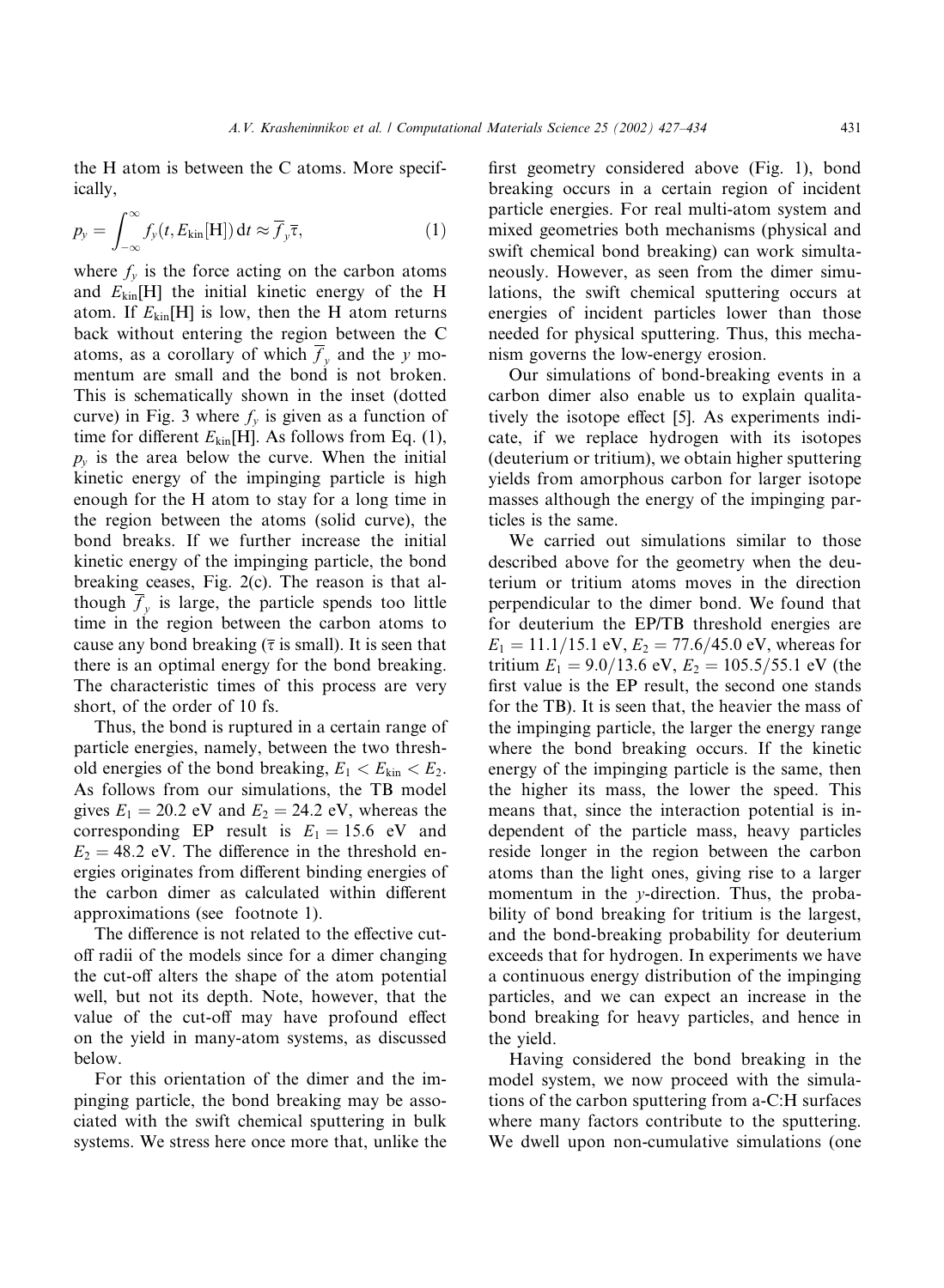impinging particle for every run). Our main goal here is to establish the correspondence between the sputtering yields obtained by the EP and TB calculations.

We developed and equilibrated 10 different simulation cells having roughly the size of a  $10 \times 10 \times 10$  Å<sup>3</sup> cube and consisting of  $\approx 200$ atoms. The H/C ratio was 0.3–0.4, which roughly matched the experimental saturation value of bulk a-C:H [21,22]. The same cells were used for both the TB and EP simulations. Of course, energy minimization within the framework of these different models resulted in somewhat different atom positions.

The incident atoms were assigned a velocity towards the slab surface with a random off-normal angle between  $0^{\circ}$  and  $20^{\circ}$  and a random twist angle. The periodic boundary conditions were used in the x, y-direction (the z-axis was normal to the irradiated surface). The temperature of the cells was 300 K. Several hundred events were simulated for every cell and the results were averaged over all the cells. The criterion for a particle to be sputtered was that the distance between the slab surface and the particle is more than  $4 \mathring{A}$  but it still has a finite momentum. We used deuterium atoms as impinging particles. Other details of our simulation principles may be found in Refs. [7–9].

The carbon sputtering yield as a function of incident deuterium atom energy is shown in Fig. 4. Carbon atoms were usually sputtered as components of hydrocarbon  $C_nH_m$  ( $n = 1, 2; m = 0, 1;$ 2; 3; 4) species. The solid line (squares) stands for the yield calculated by the TB model, the dotted one (circles) corresponds to the EP simulations. It is evident from Fig. 4 that the TB simulations also give a finite carbon yield at low  $(<20 eV)$  energies. A thorough analysis of bond-breaking events indicated that it is the ion-assisted swift chemical sputtering mechanism which gives rise to bond breaking and carbon sputtering. At the same time, the yield is lower for the TB model than that for the EP model, which can be attributed to larger cut-off radii (i.e. larger interaction ranges as a result of which a sputtered carbon atom has higher probability of returning to the surface) and higher values of binding energies typical for the TB



Fig. 4. Plot of the carbon sputtering yield as a function of incident deuterium energy.

models. However, at higher energies the difference is small, within the statistical errors.

In order to clarify the effects of increasing the cut-offs on the sputtering yield, we carried out similar EP simulations with a longer [23] cut-off of 2.46  $\AA$  (instead of 2.0  $\AA$  used in the original Brenner model). It is worth noting that longer cutoff radii are important for the adequate treatment of amorphous systems, e.g., for describing realistically the phase transitions in amorphous carbon systems [24]. The yield at the longer cut-off is also given in Fig. 4 (long-dashed line, diamonds). It is seen that the long cut-off results are very close to the TB results. Thus, the difference between the TB and the EP results with the original cut-off is likely due to different cut-off radii. Notice that both models give a finite yield at low energies of the impinging atom.

It should be noted here that the yield calculated in this work is less than that presented in our previous work [8]. This originates from the smaller simulation cells used in this work due to severe limitations on the system size related to computational expenses of the TB simulations. For such small systems (about 10  $\AA$  deep), the impinging particles have a lower probability to transfer all its kinetic energy to the slab (higher probability to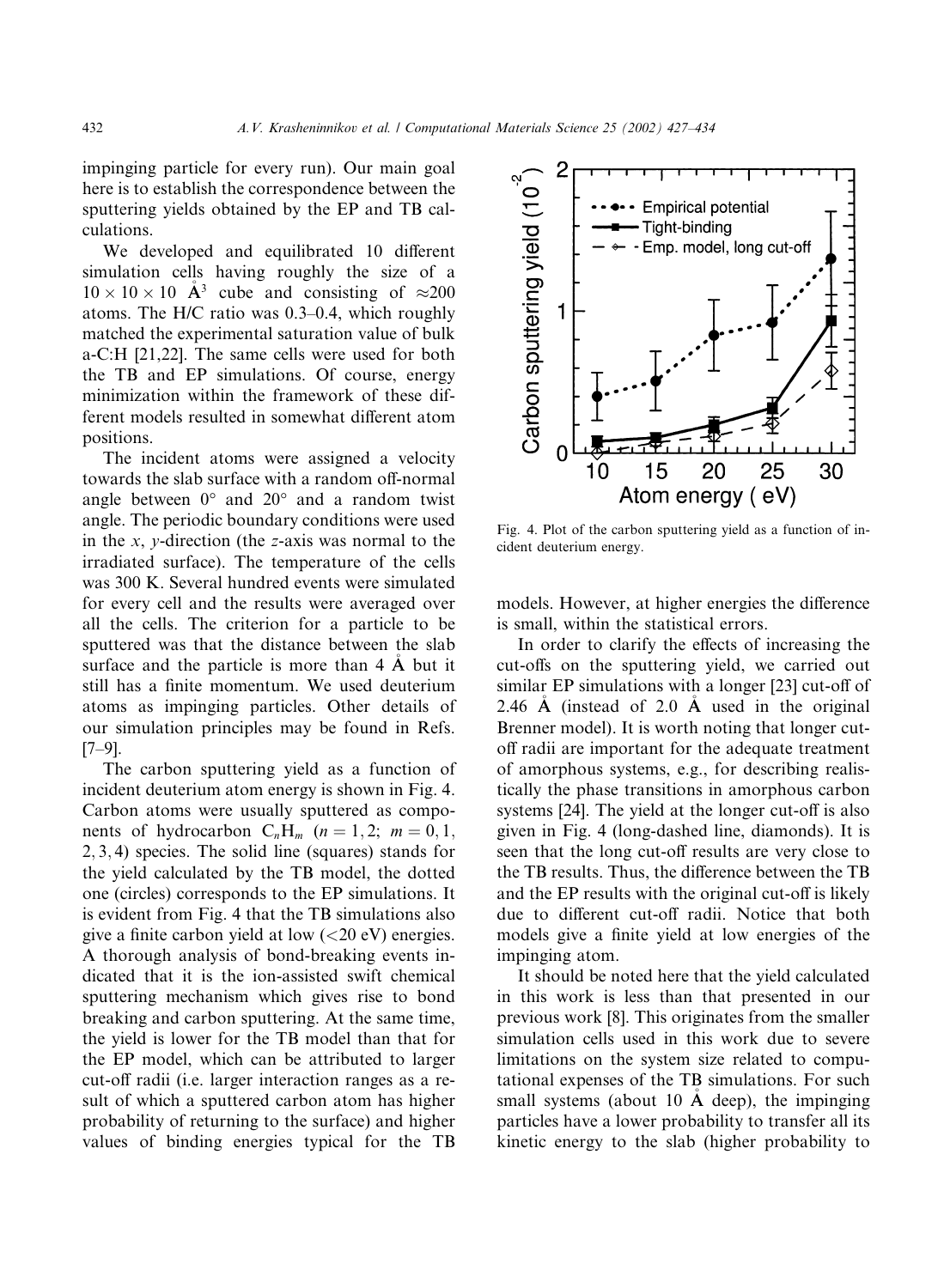pass through without any substantial interaction), as a corollary of which the yield proved to be lower. Besides this, slabs of smaller sizes have a larger fraction of surface atoms, which resulted in hydrogen outgassing from the slabs as a corollary of which the number of strong C–C bonds (usually in the  $sp<sup>2</sup>$  hybridization) was larger in the smaller simulation cells. However, we stress here that our goal was to compare the results of the TB and EP simulations but not to reproduce quantitatively the experimental situation.

Thus, since the TB quantum-mechanical simulations on sputtering from a-C:H systems give a finite yield at low energies of the impinging ions, they validate the results obtained within the framework of the EP models.

#### 4. Discussion and conclusions

In this work, we carried out quantum-mechanical TB atomistic simulations of carbon sputtering from amorphous hydrogenated carbon. We also employed EP models in order to estimate how much our results depend on a particular model used. We simulated ion-assisted bond-breaking events (which can result in sputtering) for both carbon dimers––simple but physically transparent model systems––and realistic hydrogenated carbon slabs. Our calculations for the dimers illustrate the difference between the physical and swift chemical sputtering mechanisms and shed light on the elemental bond-breaking process. Our results make it also possible to explain qualitatively the isotope effect observed in experiments.

Although the two force models used in this study are quite different from a mathematical viewpoint, they both give finite sputtering yield at low energies of impinging particles. Thus, it can be stated that this work with a quantum-mechanical treatment of the atomic system validates the bondbreaking (and subsequently, erosion) mechanism, though the carbon sputtering yields given by the empirical and TB models differ quantitatively.

On the other hand, the scatter in experimental data [3,5,25,26] at this low ( $\leq 30$  eV) hydrogen irradiation energies, due to different experimental methods and the use of molecular projectiles instead of single atoms, makes it difficult to determine which model really gives the most accurate quantitative results.

## Acknowledgements

The research was supported by TEKES under the FFUSION2 programme, and the Academy of Finland under project nos. 44215 and 73722. Grants of computer time from the Center for Scientific Computing in Espoo, Finland are gratefully acknowledged.

#### References

- [1] J. Küppers, Surf. Sci. Rep. 22 (1995) 249.
- [2] C.H. Wu, U. Mszanowski, J. Nucl. Mater. 218 (1995) 293.
- [3] U. Fantz, H. Paulin, Phys. Scripta T91 (2001) 25.
- [4] J. Roth, C. Garcia-Rosales, Nucl. Fus. 36 (1996) 1647, and references therein.
- [5] B.V. Mech, A.A. Haasz, J.W. Davis, J. Nucl. Mater. 255 (1998) 153.
- [6] P. Sigmund, Mat. Fys. Medd. Dan. Vid. 43 (1993) 7.
- [7] E. Salonen, K. Nordlund, J. Tarus, T. Ahlgren, J. Keinonen, C.H. Wu, Phys. Rev. B 60 (1999) R14005.
- [8] E. Salonen, K. Nordlund, J. Keinonen, C.H. Wu, Phys. Rev. B 63 (2001) 195415.
- [9] E. Salonen, K. Nordlund, J. Keinonen, C.H. Wu, Europhys. Lett. 52 (2000) 504.
- [10] D.W. Brenner, Phys. Rev. B 42 (1990) 9458.
- [11] U. Stephan, M. Haasa, J. Phys.: Condens. Matter 5 (1993) 9157.
- [12] M.P. Allen, D.J. Tildesley, Computer Simulation of Liquids, Oxford University Press, Oxford, 1989.
- [13] C.M. Goringe, D.R. Bowler, E. Hernandez, Rep. Prog. Phys. 60 (1997) 1447.
- [14] D. Porezag, T. Frauenheim, T. Kohler, G. Seifert, R. Kaschner, Phys. Rev. B 51 (1995) 12947.
- [15] M. Elstner, D. Porezag, G. Jungnickel, J. Elsner, M. Haugk, T. Frauenheim, H. Suhai, G. Seifert, Phys. Rev. B 58 (1998) 7260.
- [16] T. Frauenheim, P. Blaudeck, U. Stephan, G. Jungnickel, Phys. Rev. B 48 (1993) 4823.
- [17] G. Jungnickel, T. Frauenheim, D. Porezag, P. Blaudeck, U. Stephan, R.J. Newport, Phys. Rev. B 50 (1994) 6709.
- [18] B. Pan, Phys. Rev. B 64 (2001) 155408.
- [19] G. Galli, S. Iarlori, O. Martini, Phys. Rev. B 49 (1994) 7060.
- [20] J.P. Dahl, Local Density Approximations in Quantum Chemistry and Solid State Physics, Plenum Press, New York, 1984.
- [21] J. Roth, B.M.U. Scherzer, R.S. Blewer, D.K. Brice, S.T. Picraux, W.R. Wampler, J. Nucl. Mater. 93–94 (1980) 601.